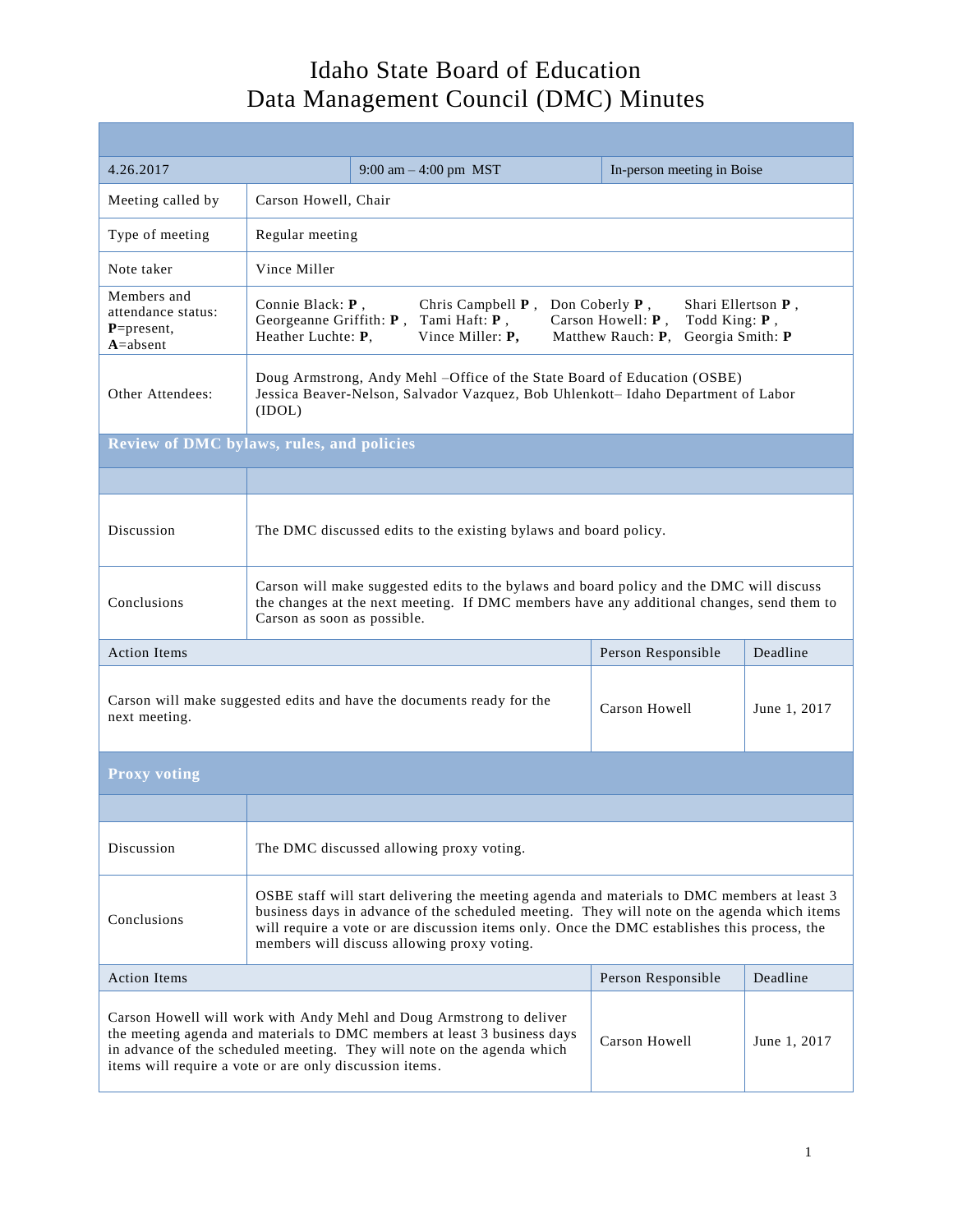| <b>Data Procedures /Security Review</b> |                                                                                                                                                                                                                                                                                                                                                                                                                                                                                                                                                                                                                                                                                                                                                                                                                                                                                                                                                                                                                                                                                                                                                                                                                                                                                                                                                                                                                                                                                       |                    |                          |  |
|-----------------------------------------|---------------------------------------------------------------------------------------------------------------------------------------------------------------------------------------------------------------------------------------------------------------------------------------------------------------------------------------------------------------------------------------------------------------------------------------------------------------------------------------------------------------------------------------------------------------------------------------------------------------------------------------------------------------------------------------------------------------------------------------------------------------------------------------------------------------------------------------------------------------------------------------------------------------------------------------------------------------------------------------------------------------------------------------------------------------------------------------------------------------------------------------------------------------------------------------------------------------------------------------------------------------------------------------------------------------------------------------------------------------------------------------------------------------------------------------------------------------------------------------|--------------------|--------------------------|--|
|                                         |                                                                                                                                                                                                                                                                                                                                                                                                                                                                                                                                                                                                                                                                                                                                                                                                                                                                                                                                                                                                                                                                                                                                                                                                                                                                                                                                                                                                                                                                                       |                    |                          |  |
| Discussion                              | Georgia Smith, Salvador Vazquez, and Bob Uhlenkott presented the data and security<br>procedures used by the Idaho Department of Labor for Educational Analytics System of Idaho<br>$(EASI)$ .<br>Chris Campbell and Todd King presented the data and security procedures used by the Idaho<br>State Department of Education for EASI.<br>Carson Howell, Andy Mehl, and Doug Armstrong presented the data and security procedures<br>used by the Idaho State Board of Education for EASI.                                                                                                                                                                                                                                                                                                                                                                                                                                                                                                                                                                                                                                                                                                                                                                                                                                                                                                                                                                                             |                    |                          |  |
| Conclusions                             | The Idaho Department of Labor, the Idaho State Department of Education, and the Idaho State<br>Board of Education will report at least once annually to the DMC on data and security<br>procedures and issues related to the EASI project.                                                                                                                                                                                                                                                                                                                                                                                                                                                                                                                                                                                                                                                                                                                                                                                                                                                                                                                                                                                                                                                                                                                                                                                                                                            |                    |                          |  |
| <b>Action Items</b>                     |                                                                                                                                                                                                                                                                                                                                                                                                                                                                                                                                                                                                                                                                                                                                                                                                                                                                                                                                                                                                                                                                                                                                                                                                                                                                                                                                                                                                                                                                                       | Person Responsible | Deadline                 |  |
| Informational item                      |                                                                                                                                                                                                                                                                                                                                                                                                                                                                                                                                                                                                                                                                                                                                                                                                                                                                                                                                                                                                                                                                                                                                                                                                                                                                                                                                                                                                                                                                                       |                    | $\overline{\phantom{a}}$ |  |
| <b>Unauthorized data disclosures</b>    |                                                                                                                                                                                                                                                                                                                                                                                                                                                                                                                                                                                                                                                                                                                                                                                                                                                                                                                                                                                                                                                                                                                                                                                                                                                                                                                                                                                                                                                                                       |                    |                          |  |
|                                         |                                                                                                                                                                                                                                                                                                                                                                                                                                                                                                                                                                                                                                                                                                                                                                                                                                                                                                                                                                                                                                                                                                                                                                                                                                                                                                                                                                                                                                                                                       |                    |                          |  |
| Discussion                              | Caleb Shore, Coordinator of Information Technology for the Caldwell School District, reported<br>an incident of unauthorized access to their data systems on March 13, 2017 and discovered on<br>April 13, 2017. Sensitive student or staff data does not appear to have been accessed. The SDE<br>and SBOE were notified immediately when the unauthorized access was discovered. The school<br>district notified law enforcement and the incident is still under investigation.<br>Carson Howell reported that on April 19, 2017 unauthorized access occurred in the Pocatello-<br>Chubbuck School District that involved four student records. The incident is still under<br>investigation.<br>Chris Campbell reported on April 13, 2017 Idaho Virtual Charter Academy had an<br>unauthorized disclosure of data when a counselor inadvertently sent the wrong progress reports<br>to parents. 81 emails were sent to incorrect email addresses. The error was caused by a<br>technical error using a mail merge feature. Steps have been implemented to help prevent this<br>from occurring again.<br>Georgia Smith reported that a job search engine used by the Idaho Department of Labor was<br>breached effecting 170,000 records. The breach occurred at a third party vendor from Kansas.<br>Users were notified by mail or email within 24 hours. The system vulnerability was detected<br>and fixed. The breached system is separate from other department data systems. |                    |                          |  |
| Conclusions                             | Informational item                                                                                                                                                                                                                                                                                                                                                                                                                                                                                                                                                                                                                                                                                                                                                                                                                                                                                                                                                                                                                                                                                                                                                                                                                                                                                                                                                                                                                                                                    |                    |                          |  |
| <b>Action Items</b>                     |                                                                                                                                                                                                                                                                                                                                                                                                                                                                                                                                                                                                                                                                                                                                                                                                                                                                                                                                                                                                                                                                                                                                                                                                                                                                                                                                                                                                                                                                                       | Person Responsible | Deadline                 |  |
| Informational item                      |                                                                                                                                                                                                                                                                                                                                                                                                                                                                                                                                                                                                                                                                                                                                                                                                                                                                                                                                                                                                                                                                                                                                                                                                                                                                                                                                                                                                                                                                                       |                    |                          |  |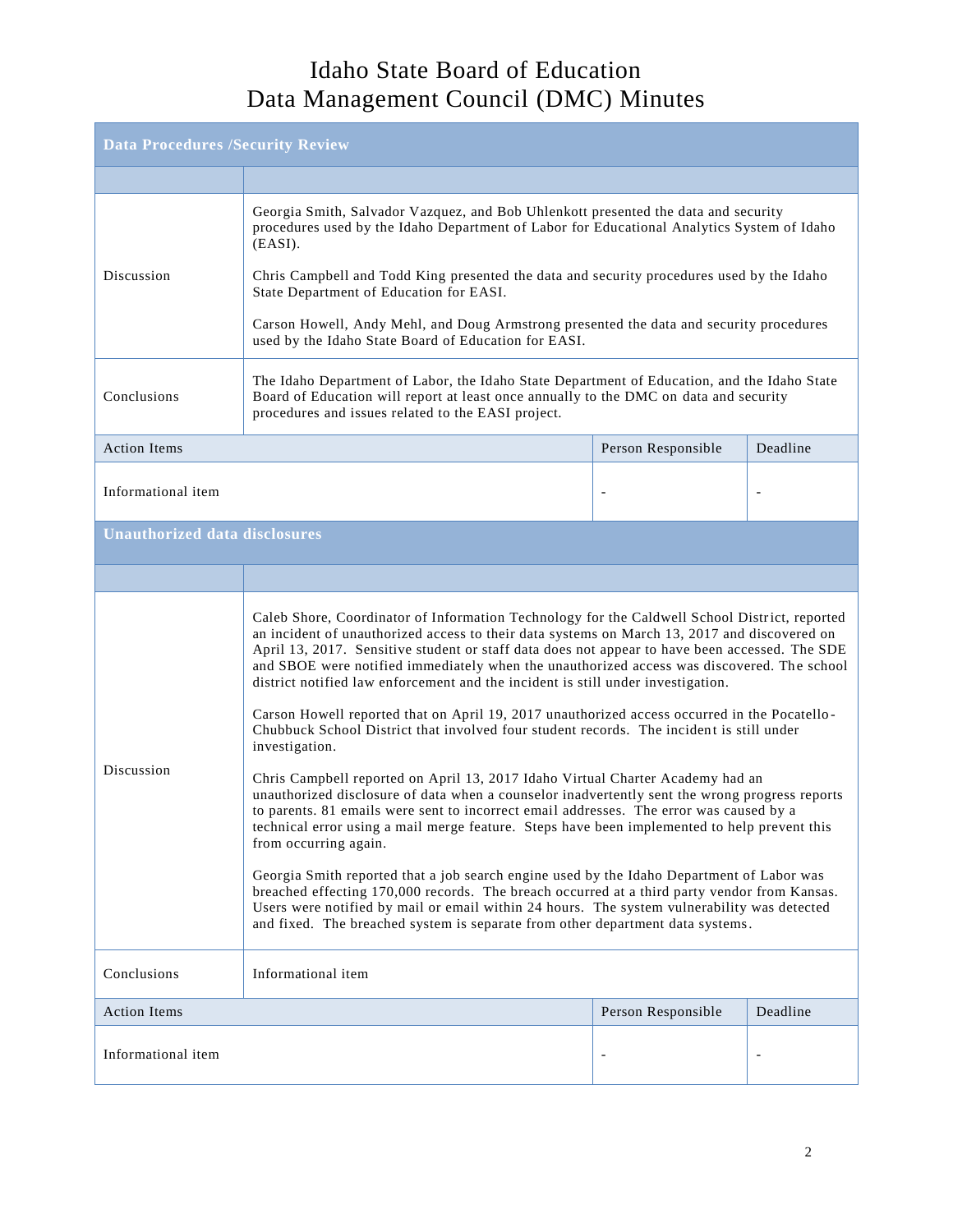| Data masking rules                                                         |                                                                                                                                                                                                                                                                                                                                                                                                                                                                                                                                                                                                                                                                                                                                                                                                                                                                                                                                                          |                             |          |  |
|----------------------------------------------------------------------------|----------------------------------------------------------------------------------------------------------------------------------------------------------------------------------------------------------------------------------------------------------------------------------------------------------------------------------------------------------------------------------------------------------------------------------------------------------------------------------------------------------------------------------------------------------------------------------------------------------------------------------------------------------------------------------------------------------------------------------------------------------------------------------------------------------------------------------------------------------------------------------------------------------------------------------------------------------|-----------------------------|----------|--|
|                                                                            |                                                                                                                                                                                                                                                                                                                                                                                                                                                                                                                                                                                                                                                                                                                                                                                                                                                                                                                                                          |                             |          |  |
| Discussion                                                                 | Doug Armstrong reported on the data masking working group. The group was formed on July<br>6, 2016. The purpose the group was formed was to study current masking rules related to<br>aggregate data. Membership: Shari Ellertson, Vince Miller, Todd King, Chris Campbell, and<br>Doug Armstrong.                                                                                                                                                                                                                                                                                                                                                                                                                                                                                                                                                                                                                                                       |                             |          |  |
|                                                                            | Recommendations of the working group were presented and voted upon.                                                                                                                                                                                                                                                                                                                                                                                                                                                                                                                                                                                                                                                                                                                                                                                                                                                                                      |                             |          |  |
| Conclusions                                                                | <b>Recommendation 1</b> - Recommend a change to the DMC Policies and Procedures. Change the minimum<br>from $10$ to 5:<br>Any release of data that would result in the ability to identify the personally identifiable information (PII)<br>of an individual must be approved by the Data Management Council, aggregated to a minimum cell size<br>of $10$ , or masked/blurred. This includes situations where a calculation can be done to arrive at a single<br>count of less than $10$ students that would risk exposure of PII. Instances where 100% or 0% of students<br>fall within one category and would risk the exposure of PII must also be approved by the Data<br>Management Council or masked/blurred since doing so discloses information on either all or no students<br>and thereby violates the minimum cell size policy. Motion by Georgia Smith to accept the<br>Recommendation 1; seconded by Tami Haft. Motion passed unanimously. |                             |          |  |
|                                                                            | <b>Recommendation 2 -</b><br>Approve exemption:<br>Aggregate enrollment data with no student outcomes does not need to be masked. This can include the<br>school, grade level, gender, and race/ethnicity. Normal masking rules apply when any other identifying<br>or education outcome information is included. Motion by Heath Luchte to accept Recommendation 2;<br>seconded by Shari Ellertson. Motion passed unanimously.                                                                                                                                                                                                                                                                                                                                                                                                                                                                                                                          |                             |          |  |
|                                                                            | <b>Recommendation 3 -</b><br>Approve exemption:<br>Aggregate assessment participation data does not need to be masked at the school, grade, and test<br>level. The exempt exams are the Idaho Reading Indicator IRI), Idaho Standards Achievement Test<br>(ISAT), Advanced Placement (AP), Preliminary Scholastic Aptitude Test (PSAT), American College<br>Testing (ACT), and the Scholastic Aptitude Test (SAT). Normal masking rules apply when any other<br>identifying or education outcome information is included.<br>Motion by Georgia Smith to accept Recommendation 3; seconded by Georgeanne Griffith. Motion<br>passed unanimously.                                                                                                                                                                                                                                                                                                          |                             |          |  |
|                                                                            | Recommendation $4 - 6$ will be discussed at a later DMC meeting.                                                                                                                                                                                                                                                                                                                                                                                                                                                                                                                                                                                                                                                                                                                                                                                                                                                                                         |                             |          |  |
| <b>Action Items</b>                                                        |                                                                                                                                                                                                                                                                                                                                                                                                                                                                                                                                                                                                                                                                                                                                                                                                                                                                                                                                                          | Person Responsible          | Deadline |  |
| Carson Howell<br>Carson Howell will bring the recommendations to the SBOE. |                                                                                                                                                                                                                                                                                                                                                                                                                                                                                                                                                                                                                                                                                                                                                                                                                                                                                                                                                          | An upcoming<br>SBOE meeting |          |  |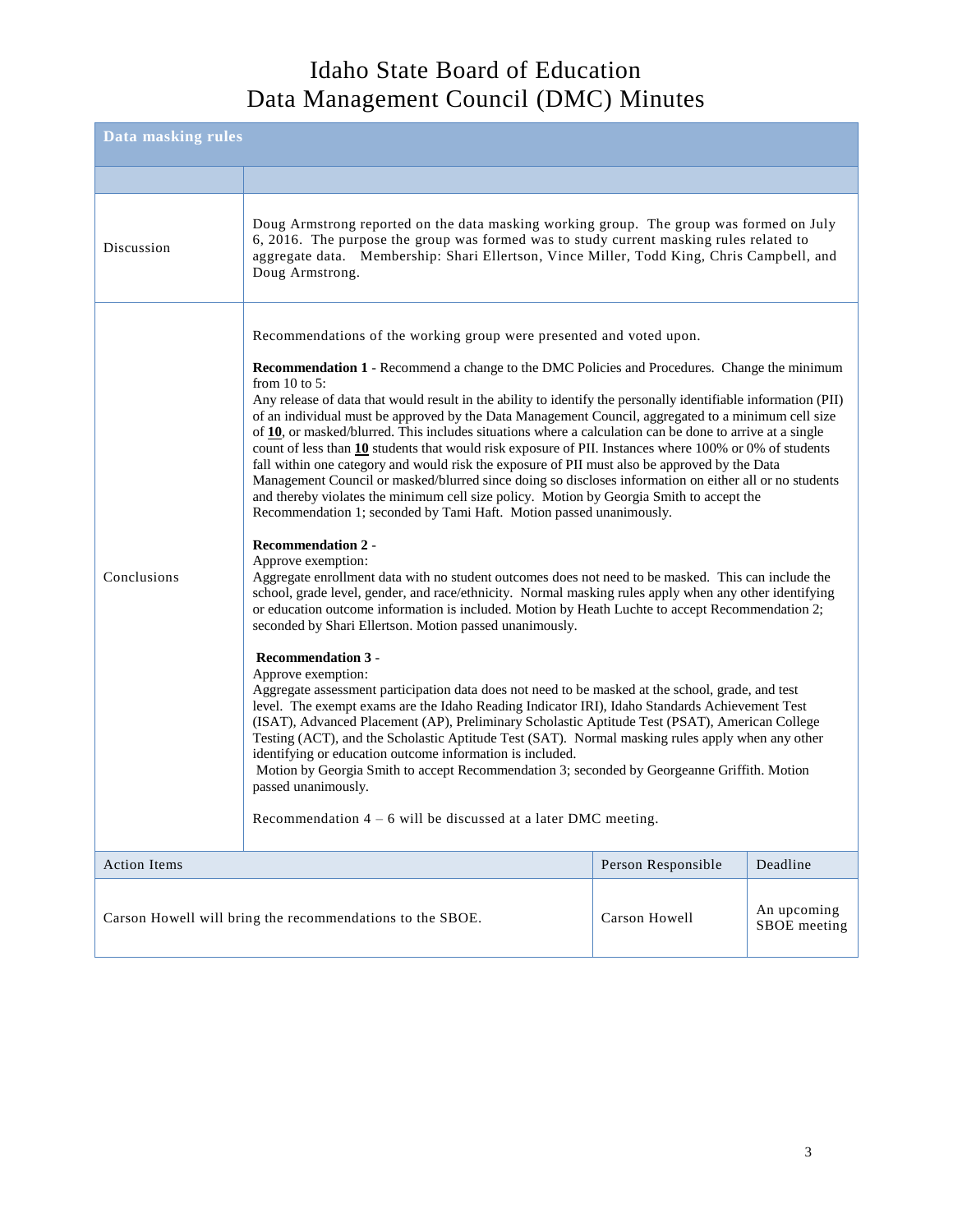| <b>Governor's Task Force updates</b>                  |                                                                                                                                                                                                                                                                                                                                                                                                                                                                                                                                                                                                                      |                    |                          |
|-------------------------------------------------------|----------------------------------------------------------------------------------------------------------------------------------------------------------------------------------------------------------------------------------------------------------------------------------------------------------------------------------------------------------------------------------------------------------------------------------------------------------------------------------------------------------------------------------------------------------------------------------------------------------------------|--------------------|--------------------------|
|                                                       |                                                                                                                                                                                                                                                                                                                                                                                                                                                                                                                                                                                                                      |                    |                          |
| Discussion                                            | Jessica Beaver -Nelson from Idaho Department of Labor reported on the Governor's Task<br>Force on Workforce Development. The group is attempting to align the job skill gap with the<br>degree production from Idaho's post-secondary institutions. Georgia Smith noted that there are<br>regional economist that can assist institutions: http://lmi.idaho.gov/region<br>Carson Howell reported on the Governor's Task Force Higher Education. Carson demonstrated<br>the Common Application web application that will allow high school students to easily apply to<br>Idaho's public post-secondary institutions. |                    |                          |
| Conclusions                                           | Informational item                                                                                                                                                                                                                                                                                                                                                                                                                                                                                                                                                                                                   |                    |                          |
| <b>Action Items</b>                                   |                                                                                                                                                                                                                                                                                                                                                                                                                                                                                                                                                                                                                      | Person Responsible | Deadline                 |
| Informational item                                    |                                                                                                                                                                                                                                                                                                                                                                                                                                                                                                                                                                                                                      |                    | $\overline{\phantom{a}}$ |
| <b>EASI</b> update                                    |                                                                                                                                                                                                                                                                                                                                                                                                                                                                                                                                                                                                                      |                    |                          |
|                                                       |                                                                                                                                                                                                                                                                                                                                                                                                                                                                                                                                                                                                                      |                    |                          |
| Discussion                                            | Doug Armstrong reported the status of the database tables into EASI. Data loaded into EASI is<br>on schedule. Financial aid data will be a major focus for the next round of data loads.                                                                                                                                                                                                                                                                                                                                                                                                                             |                    |                          |
| Conclusions                                           | Informational item                                                                                                                                                                                                                                                                                                                                                                                                                                                                                                                                                                                                   |                    |                          |
| <b>Action Items</b>                                   |                                                                                                                                                                                                                                                                                                                                                                                                                                                                                                                                                                                                                      | Person Responsible | Deadline                 |
| Informational item                                    |                                                                                                                                                                                                                                                                                                                                                                                                                                                                                                                                                                                                                      |                    |                          |
| Data field changes                                    |                                                                                                                                                                                                                                                                                                                                                                                                                                                                                                                                                                                                                      |                    |                          |
|                                                       |                                                                                                                                                                                                                                                                                                                                                                                                                                                                                                                                                                                                                      |                    |                          |
| Discussion                                            | Todd King presented the proposed changes to the data collection in the Idaho System for<br><b>Educational Excellence (ISEE)</b>                                                                                                                                                                                                                                                                                                                                                                                                                                                                                      |                    |                          |
|                                                       | Todd provided a handout of the proposed changes.                                                                                                                                                                                                                                                                                                                                                                                                                                                                                                                                                                     |                    |                          |
| Conclusions                                           | Motion by Shari Ellertson to accept the proposed changes except for the data variables in the<br>Special Ed Students section and the paraprofessional data variables in the Staff Demographics<br>section. The DMC will wait to make a determination on these data variables. Seconded by<br>Connie Black. Motion passed unanimously.                                                                                                                                                                                                                                                                                |                    |                          |
| <b>Action Items</b>                                   |                                                                                                                                                                                                                                                                                                                                                                                                                                                                                                                                                                                                                      | Person Responsible | Deadline                 |
| Todd King will make the changes in ISEE.<br>Todd King |                                                                                                                                                                                                                                                                                                                                                                                                                                                                                                                                                                                                                      | May 15, 2017       |                          |